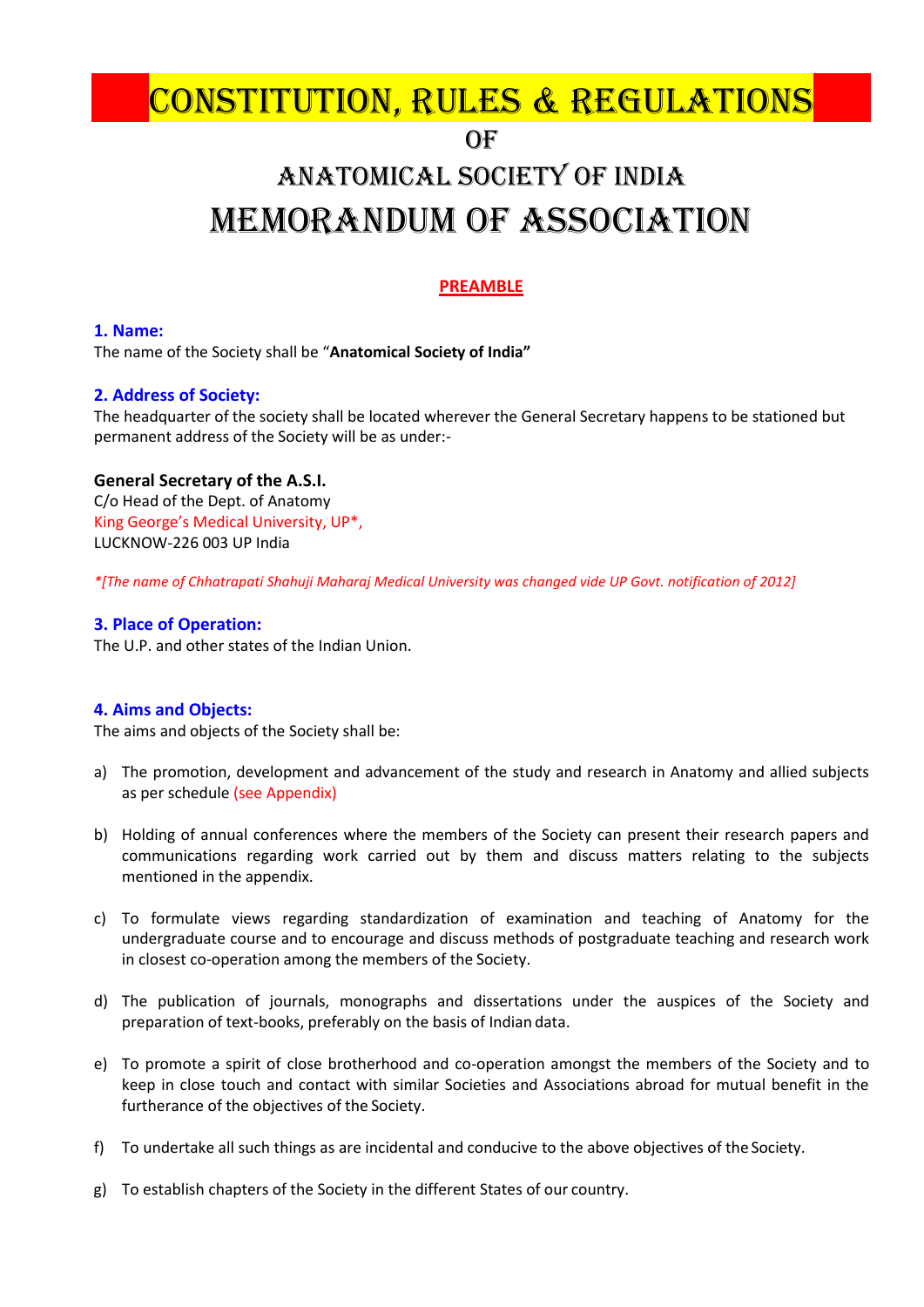# **5. Names, Addresses and Occupations of the Members of the Executive Committee:**

Under the rules and regulations of the institution, the management of its affairs is entrusted to the Executive Committee, particulars of members of which are given below:

| <b>Name and Address</b> |                                                                                                                                                                                                              | <b>Occupation</b> | <b>Designation</b>       |  |
|-------------------------|--------------------------------------------------------------------------------------------------------------------------------------------------------------------------------------------------------------|-------------------|--------------------------|--|
|                         | 1. Dr. G.B. Rairam,<br>S/o Late Shri B.S.Rairam<br>Prof. and Head of Anatomy,<br>M.R. Medical College,<br>Gulbarga-585105. (Karnatak)                                                                        | <b>Teaching</b>   | President                |  |
|                         | 2. Dr. S.D. Joshi,<br>S/o Late Shri G.D.Joshi<br>Prof. and Head of Anatomy,<br>Rural Medical College,<br>Loni, Distt. Ahmednagar. (Maharastra)                                                               | Teaching          | <b>Vice President</b>    |  |
| 3.                      | Dr. Bharat D. Trivedi,<br>S/o Shri Dhunabhai Trivedi<br>Prof. and Head of Anatomy,<br>Smt. NHL Municipal Medical College,<br>Ahmedabad-380006. (Gujrat)                                                      | Teaching          | Vice President           |  |
| 4                       | Dr. G.S. Longia,<br>S/o Shri Gurdayal Singh Longia<br>Professor & Head of Anatomy,<br>People's Dental Academy, Bhopal,<br>PR-12, Medical College Campus,<br>M.L.B. Medical College,<br>Jhansi-284128. (U.P.) | Teaching          | <b>General Secretary</b> |  |
|                         | 5. Dr. Ashok Sahai,<br>S/o Late Shri R. Sahai<br>Prof. and Head of Anatomy,<br>K.G. Medical University,<br>Lucknow-226003. (U.P.)                                                                            | Teaching          | <b>Treasurer</b>         |  |
|                         | 6. Dr. S.L. Jethani,<br>S/o Shri O.L.Jethani<br>Prof. and Head of Anatomy,<br>Himalayan Institute of Medical Sciences,<br>Swami Rama Nagar,<br>P.O. Doiwala,<br>Distt. Dehradun-248140. (Uttranchal)         | Teaching          | Editor                   |  |
| 7.                      | Mr. R.J. Thomas,<br>S/o Late Shri R.S.Pandian<br>Head of the Department of Anatomy,<br>M.L.B. Medical College,<br>Jhansi-284128. (U.P.)                                                                      | Teaching          | Joint Secretary          |  |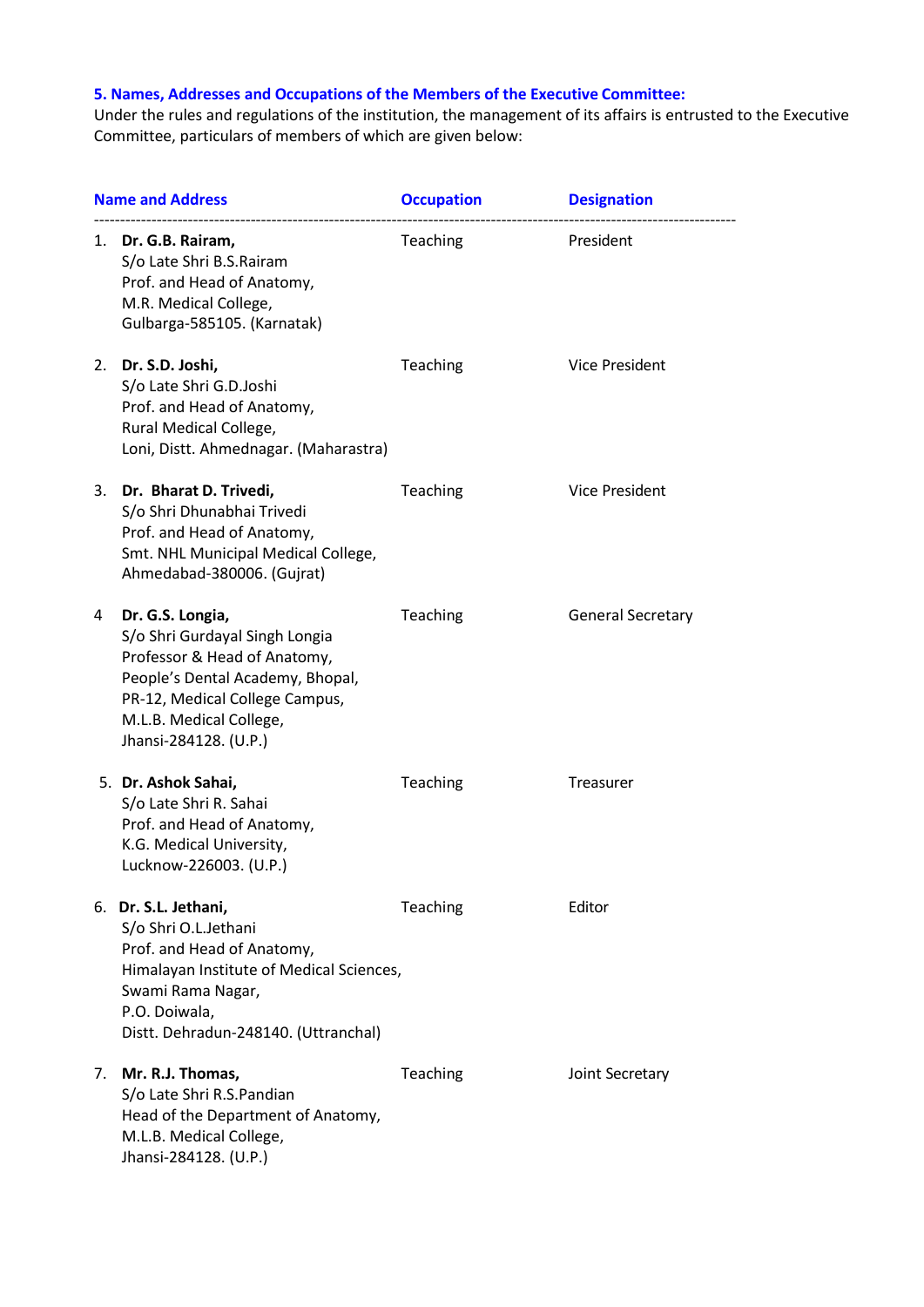|    | 8. Dr. P.K. Sharma,<br>S/o Late Shri Som Dutt Sharma<br>Prof. of Anatomy,<br>K.G. Medical University,<br>Lucknow-226003. (U.P.)                                                                                                                |     | <b>Teaching</b>          | Joint Treasurer                                                                                          |
|----|------------------------------------------------------------------------------------------------------------------------------------------------------------------------------------------------------------------------------------------------|-----|--------------------------|----------------------------------------------------------------------------------------------------------|
| 9. | Dr. Parvez Sohail Ahmad,<br>S/o Late Dr. Nizamuddin<br>Prof. of Anatomy,<br>Himalayan Institute of Medical Sciences,<br>Swami Rama Nagar,<br>P.O. Doiwala,<br>Distt. Dehradun-248140. (Uttranchal)                                             |     | Teaching                 | Joint Editor                                                                                             |
|    | 10. Dr. Navneet Kumar,<br>S/o Shri Parshu Ram Chauhan<br>Assistant Professor of Anatomy,<br>K.G. Medical University,<br>Lucknow-226003. (U.P.)<br>In accordance with the above Memorandum of Association we the undersigned desire to have the |     | Teaching                 | Member                                                                                                   |
|    |                                                                                                                                                                                                                                                |     |                          | Institution of Anatomical Society of India, registered under the Societies Registration Act XXI of 1860. |
|    | 1. Dr. G. B. Rairam                                                                                                                                                                                                                            | 6.  | Dr. S. L. Jethani        |                                                                                                          |
|    | 2. Dr. S. D. Joshi                                                                                                                                                                                                                             | 7.  | Dr. R. J. Thomas         |                                                                                                          |
|    | 3. Dr. Bharat D. Trivedi                                                                                                                                                                                                                       | 8.  | Dr. Pradeep Kumar Sharma |                                                                                                          |
|    | 4. Dr. Gurdhian Singh Longia                                                                                                                                                                                                                   | 9.  | Dr. Parvez S. Ahmad      |                                                                                                          |
|    | 5.<br>Dr. Ashok Sahai                                                                                                                                                                                                                          | 10. | Dr. Navneet Kumar        |                                                                                                          |

**RULES & REGULATIONS**

(amended up to 30 November 2014)

..................................................................................................................................................................

| 1.                                                                                              | <b>NAME</b>                    | : Anatomical Society of India   |                                                     |  |  |  |  |
|-------------------------------------------------------------------------------------------------|--------------------------------|---------------------------------|-----------------------------------------------------|--|--|--|--|
| 2.                                                                                              | <b>ADDRESS OF THE SOCIETY</b>  | <b>General Secretary of ASI</b> |                                                     |  |  |  |  |
|                                                                                                 |                                |                                 | C/o Head of Department of Anatomy                   |  |  |  |  |
| King George's Medical University,                                                               |                                |                                 |                                                     |  |  |  |  |
|                                                                                                 | Lucknow-226003 (U.P.) India    |                                 |                                                     |  |  |  |  |
| (* The name of C.S.M. Medical University was changed vide U.P. Government Notification of 2012) |                                |                                 |                                                     |  |  |  |  |
|                                                                                                 | 3. WORKING AREA OF THE SOCIETY | ÷                               | Uttar Pradesh and other states of the Indian Union. |  |  |  |  |

- 
- **4. JURISDICTION :** All the disputes shall fall within the jurisdiction of Hon"ble High Court of Uttar Pradesh.

## **5. MEMBERS:**

The Society shall consist of Ordinary members, Couple members, Life members, Honorary members, Associate members and Student members.

## **6. PATRONS:**

The Society at its annual meeting shall have powers to elect as patron(s), persons of outstanding eminence whose association with Society is likely to benefit it in the furtherance of its objectives.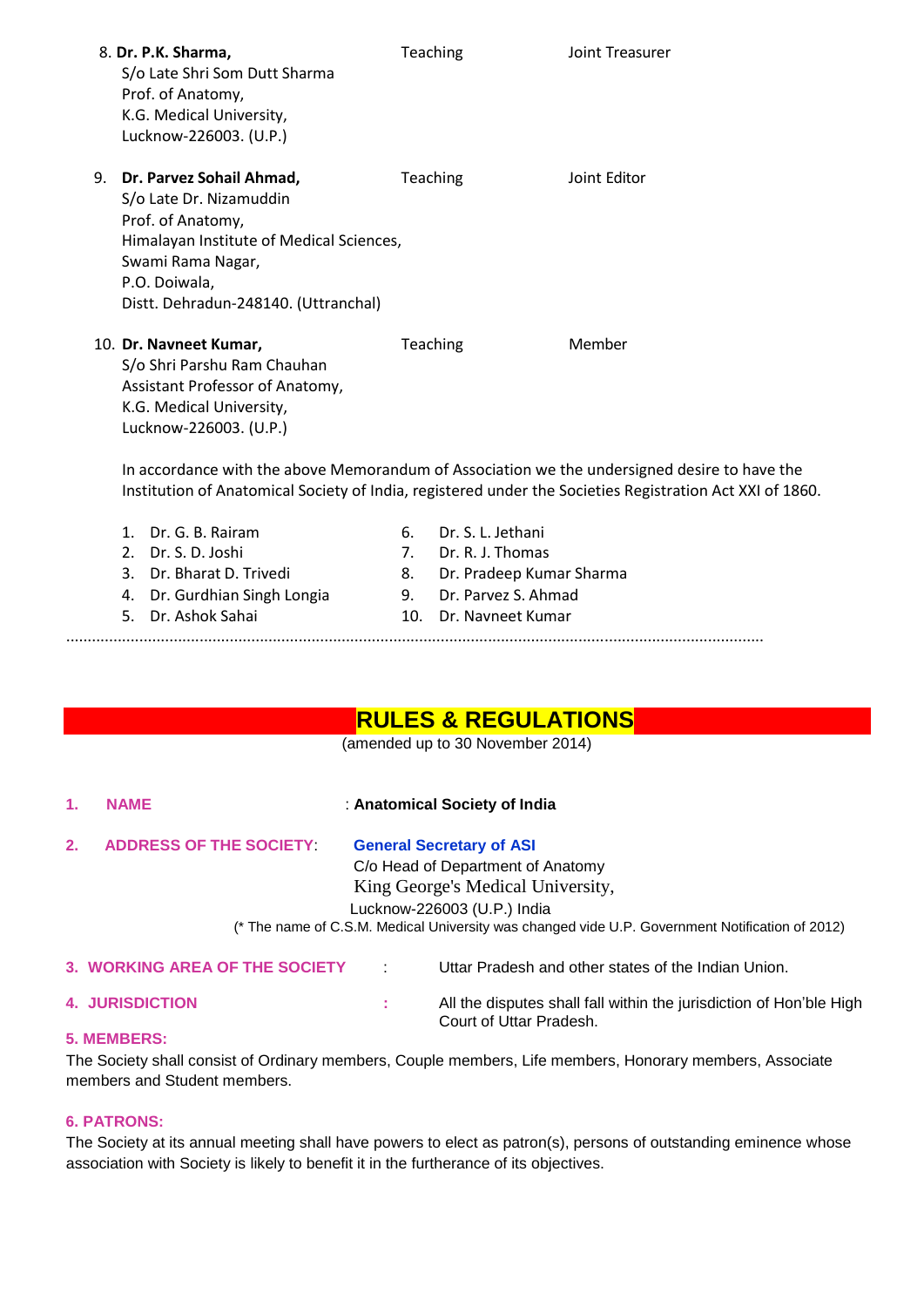### **7. OFFICE BEARERS:**

The Society shall consist of the following office bearers:

(i) President (One) (ii) Vice-President (Two) (iii) General Secretary (One) (iv) Joint-Secretary (One) (v) Editor-in-Chief (One) (vi) Joint-Editor (One) (vii) Treasurer (One) (viii) Joint - Treasurer (One)

The President, both Vice - Presidents, General Secretary, Editor-in-Chief and the Treasurer will be elected from amongst its members. Joint-Secretary, Joint-Editor and Joint-Treasurer will be nominated by General Secretary, Editor-in-Chief and Treasurer respectively.

#### **8. EXECUTIVE COMMITTEE:**

Besides the Office-bearers, the Executive Committee of the Society shall comprise of (i) immediate past President (ii) immediate past General Secretary (iii) immediate past Editor/Editor-in-chief (iv) immediate past Treasurer and (v) Twenty Executive Committee members [ *Amended by G.B. minute no. 11/12(ix)].* (VI) Secretary / President of States Chapter shall be invited members (*Amended by G.B. minute no. 3-GB/19:XVII(ii)3.)*

## **9. TENURE OF OFFICE BEARERS:**

The tenure of President, Vice-President and Executive Committee members shall ordinarily be for one year. The term of General Secretary, Joint-Secretary, Editor-in-Chief, Joint-Editor, Treasurer and Joint-Treasurer shall ordinarily be for a period of three consecutive years. Any further extension of tenure may, however, be granted if no other person (s) is (are) available to contest for any of the above post.

### **10. AUDITORS:**

The Society at its annual general body meeting shall appoint auditors and shall fix the remuneration, if any, for auditing receipt and payment accounts of the offices of Editor-in-Chief and Treasurer.

### **11. CHANGES IN THE CONSTITUTION:**

The provisions of the constitution can be altered / or modified or added to only in a general body meeting of the Society provided that **4/5th** of the valid members present in the meeting shall vote for such alteration / or modification or addition. Proposals for alterations / or modifications or amendments must be received by the General Secretary fifteen days before the general body meeting.

#### **12. SUB - COMMITTEES**

The Society at its annual meeting of the Executive Committee during the course of the working year shall have powers to appoint sub-committees for specific purposes. Such sub-committees shall submit their reports to the appointing body.

### **RULES**

(amended up to 30 November 2014)

# **1. OFFICIAL YEAR:**

The official year of the Society shall be from  $1<sup>st</sup>$  January to  $31<sup>st</sup>$  December each year. The financial year shall be from 1<sup>st</sup> April to 31<sup>st</sup> March each year.

## **2. MEMBERSHIP:**

The Society shall provide following different categories of memberships:

# **(A) ORDINARY MEMBER:**

Any person who is presently employed (or was engaged in the past) as a teacher in the subject of Anatomy (or any of the scheduled subjects listed on the page No. 9 under the heading "Schedule of Subjects") for teaching of undergraduate and / or postgraduate students in a University, recognized institution or laboratory, shall be eligible for enrolment as an ordinary member on payment of the ordinary membership subscription as prescribed (*vide infra*) to the Treasurer of ASI.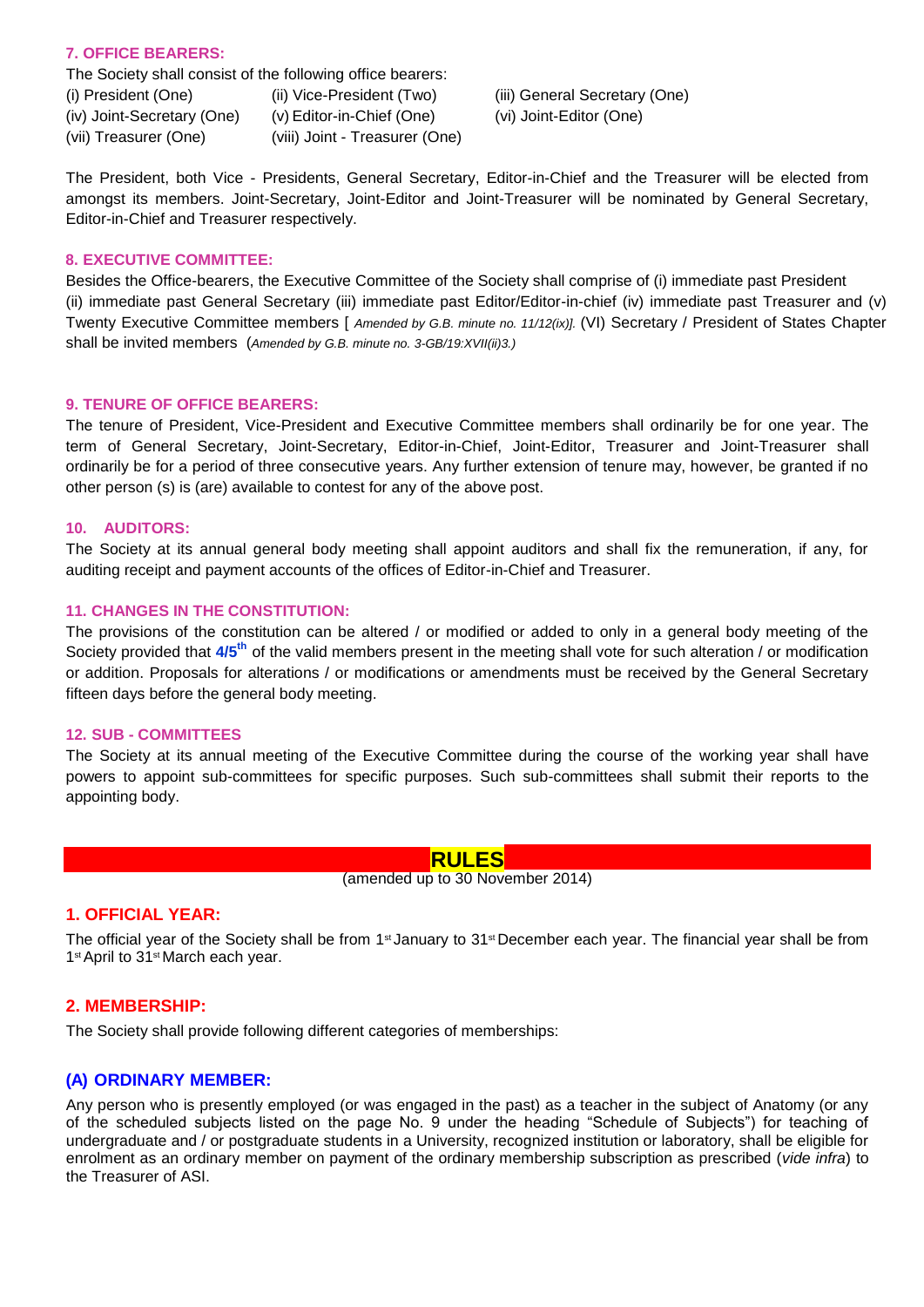#### **(B) COUPLE MEMBER:**

In case both the spouses are eligible to become Ordinary Member of ASI, they can, if they so wish, become Couple Members by paying two enrollments and one and a half times of Ordinary membership fees as prescribed. They will be entitled to all the privileges of an ordinary member. Further all the obligations of an ordinary member will apply on them. There is no provision of Couple Life Member.

#### **(C) LIFE MEMBER:**

An ordinary member of a particular year shall be eligible for enrolment as a life member on payment of the life membership subscription as prescribed *(vide infra)* to the Treasurer of ASI in the same calendar year.

### **(D) ASSOCIATE MEMBER:**

Wife and children (above 12 years of age) of the members shall become Associate Member for attending a conference of the Society on payment of a fee as prescribed *(vide infra)* to the Treasurer of ASI (through a demand draft or multicity cheque).

**Note :- Any person of the teaching staff or postgraduate student of Anatomy will NOT be eligible for Associate Membership.**

#### **(E) STUDENT MEMBER (***Presently Suspended***)**

The undergraduate Medical and Dental students of the local branches (in each institution) of the Anatomical Society of India in respective Medical/Dental colleges may be listed as "student member" for the pre-clinical period of their course of study. The subscription fee as prescribed (*vide infra*) per student shall be collected by the respective Heads of the Department of Anatomy of various Medical/Dental colleges/institutions in the country, who in turn shall send the money collected from a particular batch of students in a college to the Treasurer of the State Chapter of the Society/parent body.

### **(F) HONORARY MEMBER**

Any person of outstanding scientific attainments in any of the scheduled subjects or an individual who has rendered (or is likely to render) material service in advancing the objectives of the Society, may on the recommendations of the Executive Committee of the Society be elected as an Honorary member.

#### **(G) HONORARY RETIRED MEMBER**

A person who has been Ordinary Member of the Society **continously for a period of 20 (twenty) years** may be elected as an honorary retired member after retirement from the active service.

#### **3. ENROLMENT, MEMBERSHIP FEES & OTHER CHARGES:**

The enrolment fee as prescribed (*vide infra*) shall be payable once only at the time of initial admission as an ordinary member of the Society. The membership subscriptions are for Ordinary, Life, Associate and Student members only. There is no subscription for the Honorary/ Honorary retired member. The membership fee will be as decided by General Body of ASI from time to time. The present subscription rates are as follows:-

| <b>SI.No. PARTICULARS</b>                       | <b>INLAND IN Rs.</b> | <b>FOREIGN IN USD (\$)</b> |  |
|-------------------------------------------------|----------------------|----------------------------|--|
| <b>Membership of ASI</b>                        |                      |                            |  |
| Enrolment fee                                   | 200.00               | 20.00                      |  |
| *Ordinary membership                            | 1500.00              | 100.00                     |  |
| *Couple membership<br>(add two enrolments)      | 2250.00              |                            |  |
| *Life membership                                | 8000.00              | 900.00                     |  |
| Associate membership                            | 300.00               | 30.00                      |  |
| Student membership [UG]<br>Journal subscription | 50.00                |                            |  |
| Journal: Individual                             | 5000.00              | 200.00                     |  |
| Institution/Library                             | 10000.00             | 900.00                     |  |
| Constitution copy                               | 100.00               | 20.00                      |  |
| State Chapter affiliation fee                   |                      |                            |  |
| Initial                                         | 1000.00              |                            |  |
| Continuation per year                           | 500.00               |                            |  |
|                                                 |                      |                            |  |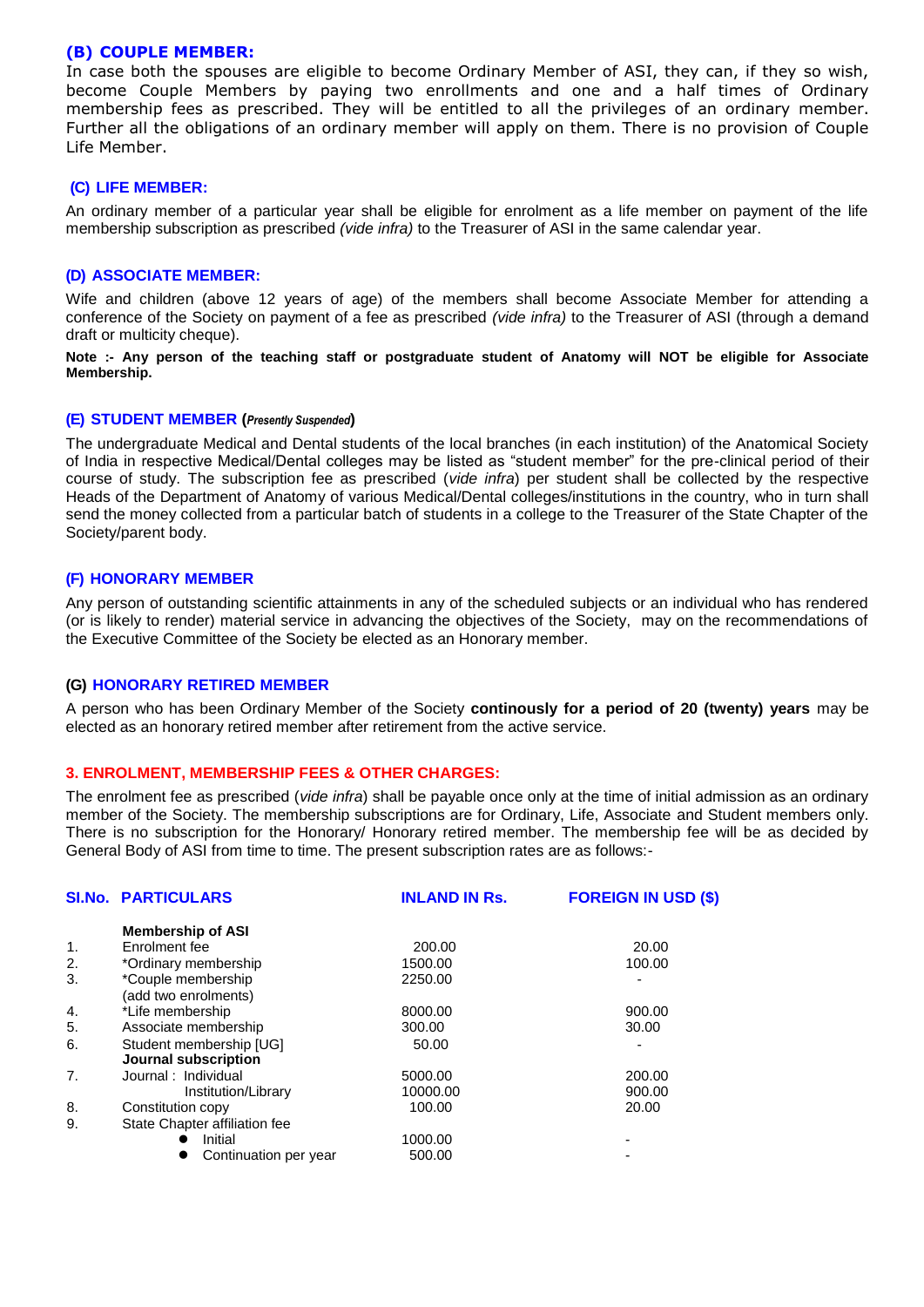- Bank Draft / Multicity cheque preferred. In out station cheques add Rs. 60.00/USD 10.00 as bank Collection charges,
- \* For Life membership one should pay Life membership fees + Ordinary membership fees of the current Year + Enrolment fee i.e. **Rs. 9700.00.**
- Bank Draft / Cheque should be drawn in favour of "TREASURER ANATOMICAL SOCIETY OF INDIA" payable at the place where Treasurer is located.

**[\* Amended by G.B. Minutes no. 11/12 (vii)]**

#### **4. ARREARS OF SUBSCRIPTION:**

The ordinary membership should be renewed before  $31<sup>st</sup>$  January each year. The responsibility of regular payments of annual membership subscription rests with the member himself/herself. Any member defaulting in making payments of his/her annual membership subscription up to 31<sup>st</sup> October each year shall "ipso facto" forfeit all the privileges of membership (*Vide Infra*). If a person fails to become ordinary member before 30<sup>th</sup> April each year he/she will not be entitled for June issue of the Journal and if fails to become member before 30<sup>th</sup> September he/she will not be entitled for any issues of the Journal.

#### **5. PRIVILEGES OF VARIOUS TYPES OF MEMBERS:**

The different categories of members are entitled to attend and participate in the annual conferences of the Society (generally held in the last week of November each year). Facilities and privileges for the members are summarized in the following table.

| <b>Facilities/Privileges</b>                | <b>Ordinary Life</b><br><b>Member</b> |     | Associate<br>Mem. Member | <b>Student</b><br><b>Member</b> | <b>Honorary</b><br><b>Member</b> | <b>Hon. Retired</b><br><b>Member</b> |
|---------------------------------------------|---------------------------------------|-----|--------------------------|---------------------------------|----------------------------------|--------------------------------------|
| Delegation fees                             | Yes                                   | Yes | Yes                      | Yes                             | Yes                              | Yes                                  |
| <b>Paper Presentation</b>                   | Yes                                   | Yes | Yes                      | Yes                             | Yes                              | Yes                                  |
| <b>Executive Meetings</b>                   | Yes                                   | Yes | No.                      | No                              | No                               | Yes                                  |
| Gen. Body Meetings                          | Yes                                   | Yes | No.                      | No                              | No                               | Yes                                  |
| <b>Right for Voting</b><br>Society Journal* | Yes                                   | Yes | No.                      | No.                             | No                               | No.                                  |
| Valedictory function                        | Yes                                   | Yes | Yes                      | Yes                             | Yes                              | Yes                                  |

\* Journal is available online

**Note:-** Forms for Railway fare concession may be obtained from the office of the General Secretary on request. The members can avail this facility as granted by the Ministry of Railway / Government of India from time to time.

#### **6. REMOVAL FROM THE MEMBERSHIP:**

The membership of the Society shall be terminated on the recommendations of the Executive Committee and after final consideration and its approval at the General Body Meeting. In all such cases where a member has defaulted in paying the annual membership, his/her name shall be automatically removed from the list of the members of the Society without any reference to the General Body. Such defaulting members shall "*ipso facto*" forfeit all the privileges (*vide supra*) of the Society. Any member can also be debarred from the primary membership of the Society on the recommendations of the Executive Committee provided at least **3/4th** of the members present at the General Body meeting feel his / her removal is necessary in the interest and discipline of the Society. A member once removed from the Primary membership of the Society on disciplinary grounds will not be readmitted to the Society in future.

#### **7. READMISSION OF MEMBERS:**

Any ordinary member, whose name had been struck off from the list of members (not due to any disciplinary action), may be readmitted in the Society only on payment of all the membership dues during the gap period of his / her being not a member.

#### **8. MANAGEMENT OF THE SOCIETY:**

The general management of the Society shall vest in its Executive Committee comprising of the following Officebearers and Executive Committee Members: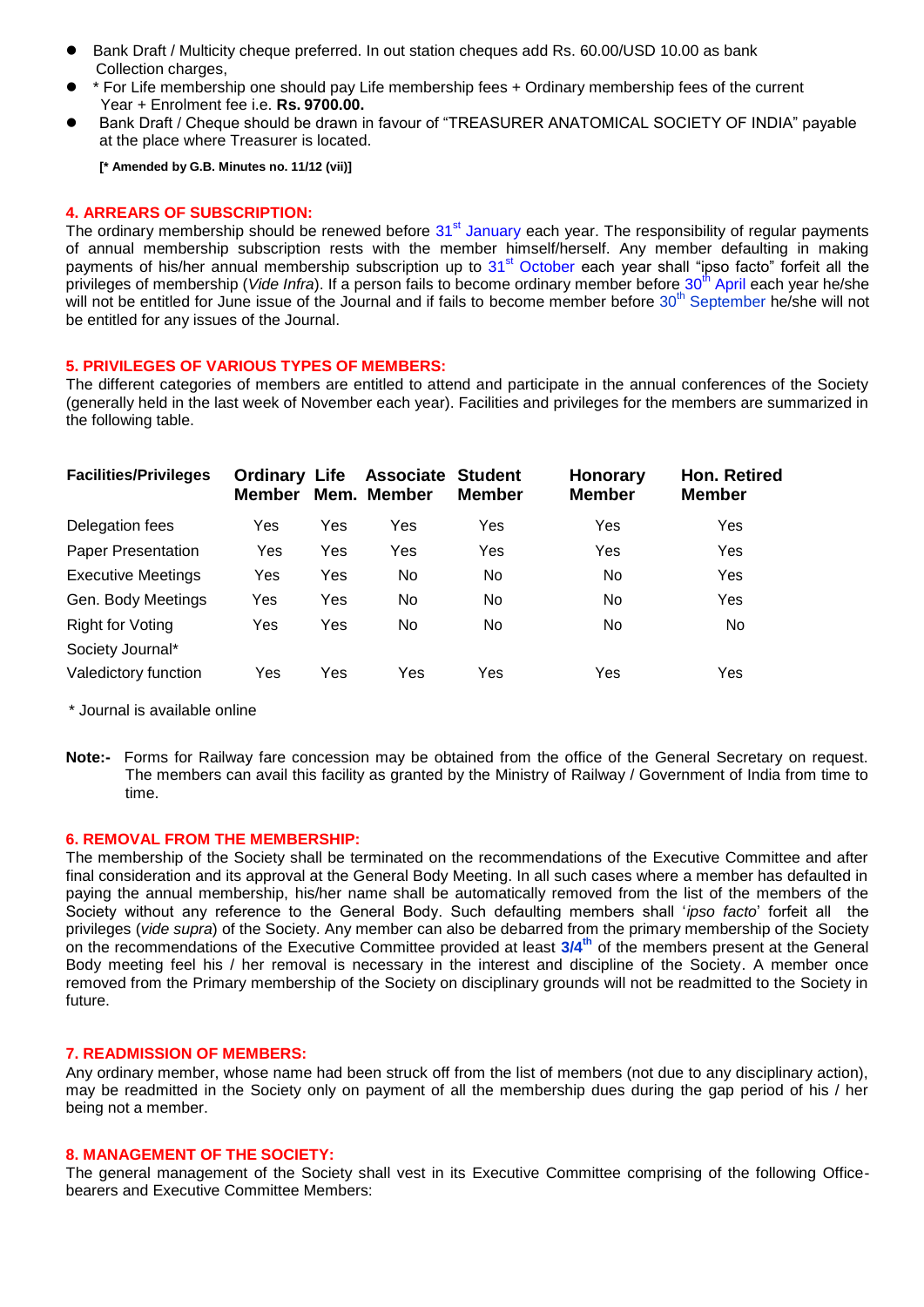#### **(a) Executive Committee**

#### **(i) Office-bearers**

| President                | (One) | Editor-in-Chief   | (One) |
|--------------------------|-------|-------------------|-------|
| Vice - President         | (Two) | Joint - Editor    | (One) |
| <b>General Secretary</b> | (One) | Treasurer         | (One) |
| Joint - Secretary        | (One) | Joint - Treasurer | (One) |

#### **(ii) \* Executive Committee Members (Twenty)**

#### **(b) Powers of the Executive Committee**

- (i) The committee has full powers to carry on day-to-day administration of the Society.
- (ii) It has powers to transact all business; in case of emergency, not withstanding any limitations laid down herein, and deal with all matters not provided for in the rules of the Society.
- (iii) It has power to frame bye-laws that may appear conducive to the benefit and efficient administration of the Society as per its constitution and rules. Such by-laws shall be operative so long as they are not rendered inoperative by a General Body or by a subsequent Executive Committee"s own decision.
- (iv) It shall have the right to nominate a member (s) for any post (s) if the same has (have) not been filled-up after the elections of the society.
- (v) It shall have powers to appoint members for various subcommittees, as and when required during the course of the year for the smooth running and efficient working of the Society.

*\* Amended by G.B. minute no. 11/12(ix)*

#### **(c) Powers and duties of office-bearers**

#### **(i) President**

The President of the Society shall be ex-officio Chairperson of all the meetings of the society and shall be the constitutional Head of the Society. The President shall originally have one vote. In case of a tie in voting, the President shall also have a Casting vote to decide the issue in question. The President shall decide point of order and the ruling in every matter which shall be final and binding on all the members of the Society. In case the President is absent, the Vice-President will perform all the duties of the President. In case both the Vice-Presidents are also absent the members present will elect a person by consensus, failing which by simple majority, who will perform all the functions of the President.

#### **(ii) Vice-President**

The senior Vice-President shall have the powers of the President in case the latter is not present. In case the senior Vice-President is also not available the second Vice-President shall act on behalf of the President with all powers mentioned above.

#### **(iii) General Secretary / Joint-Secretary**

The General Secretary shall be the executive officer of the Society and in the absence of the executive committee shall have all the executive powers regarding routine administration of the Society. The General Secretary shall prepare all reports of the activities of the Society during a year and shall be responsible for uploading / submitting on website the minutes of the Executive Committee Meeting and General Body Meeting. The General Secretary shall also have the power to delegate certain powers to the joint-Secretary. In absence of the General Secretary, all the powers shall be with the Joint-Secretary.

#### **(iv) Editor-in-Chief /Joint-Editor**

The Editor-in-Chief shall have the responsibility to publish the Journal of the Society with the help rendered by the members of the National and /or International Advisory Board, ordinarily within the budget sanctioned for this purpose by the General Body of the Society. The distribution of the copies of the Journals as and when published will be done by the Editor-in-Chief. In the absence of the Editor-in-Chief, all such duties shall be discharged by the Joint - Editor.

#### **(v) Treasurer / Joint- Treasurer**

The Treasurer shall be in-charge and custodian of all the funds of the society and shall be responsible for maintaining the receipt and payment accounts during the year. The statement of accounts (audited every year) shall be presented before the Executive Committee by the Treasurer which shall be finally approved by the General Body. The Treasurer may invest the savings of the society in any Nationalized Bank in the country at the highest rate of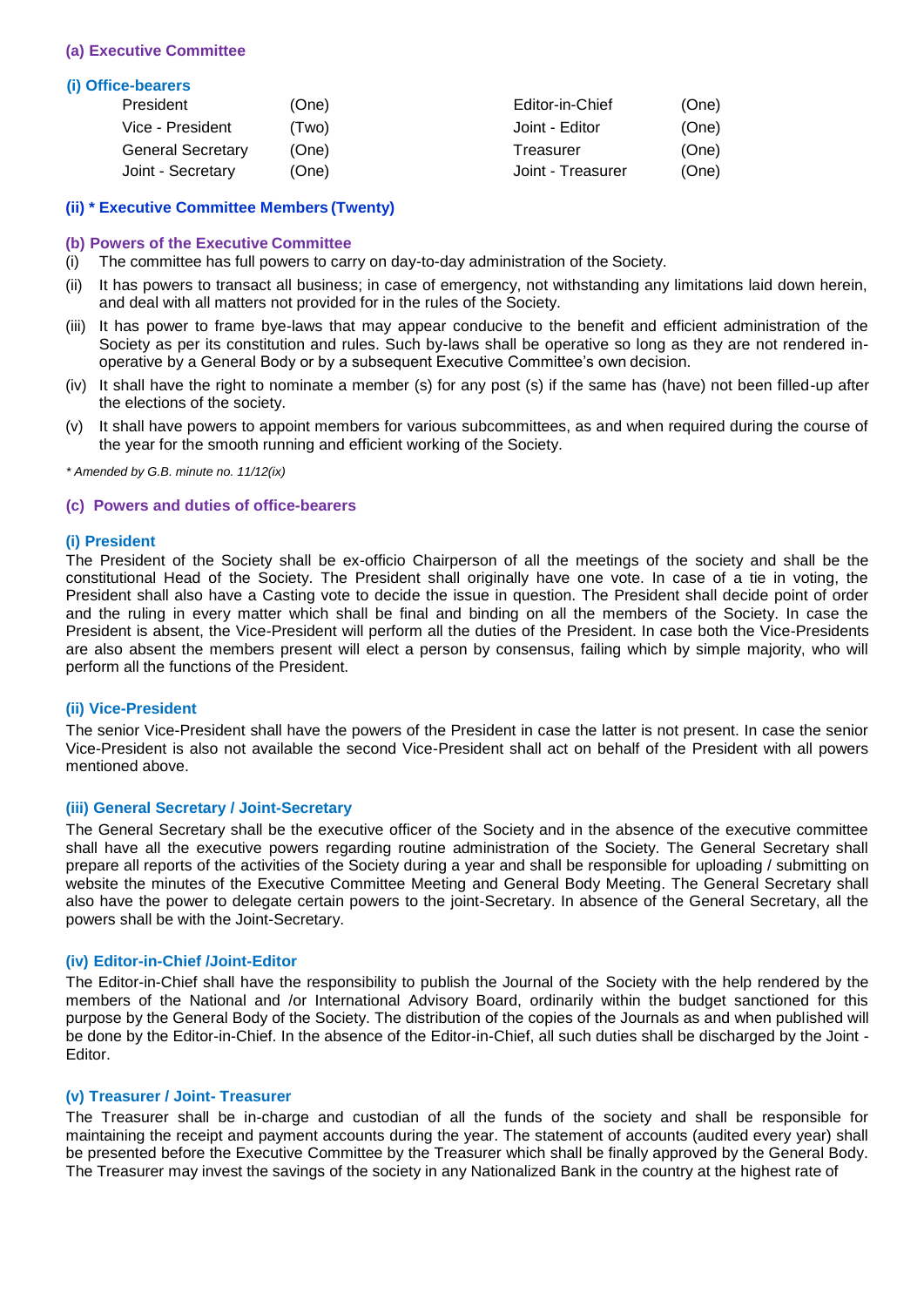interest available. In the absence of the Treasurer, the Joint Treasurer shall maintain the receipt and payment accounts on behalf of the Treasurer.

## **(vi) Executive Committee Members**

The Executive Committee members of the Society shall act as contact persons with office bearers for better functioning of the society. They will inform the membership status of their colleagues to the Treasurer of the society, and any change in the addresses of the staff-members working with them to the General Secretary. Besides, all the members are expected to do any other specific work assigned to them by the Executive Committee/ General Secretary for the Society's welfare.

## **9. ANNUAL CONFERENCES OF THE SOCIETY**

The conference of the Society shall be held annually along with the annual General Body Meeting. The main business at such conferences shall be presentation of scientific research papers, communications, demonstrations and discussions on subject of Anatomy and other related allied subjects. Any other matter of academic interest shall also be considered.

#### **10. MEETINGS :**

Three kinds of official meetings shall be held at the time of the annual conference of the Society.

#### **(a) EXECUTIVE COMMITTEE MEETING:**

The meeting of the Executive Committee shall be convened by the General Secretary of the Society, ordinarily a day prior to the start of the annual conference with prior intimation to all the members. However, such meetings may be held as often as necessary during the course of the year. In order to decide any matter of urgency and wherever it is not possible to call a meeting of the Executive Committee due to shortage of time or any other inconvenience, a meeting may also be held by circulation by email or any other means of its agenda to elicit the opinion of its members on the subjects mooted in the agenda. The General Secretary shall prepare the minutes of such meetings and shall circulate them to all the members of the Executive Committee for final presentation before the General Body Meeting of the Society.

**(b) GENERAL BODY MEETING:** The annual General Body Meeting shall be held during the period of annual conference of the Society after a prior intimation to all the members participating in the annual conference. In the meeting at least following business shall be transacted:

- (i) To receive, discuss and adopt the annual report prepared by the Executive Committee and presented by the General Secretary.
- (ii) To receive and adopt the audited accounts of the previous year as presented by the Treasurer and approved by the Executive Committee.
- (iii) To receive and adopt the audited accounts of the previous year as presented by the Editor-in-Chief and approved by the Executive Committee.
- (iv) To receive, discuss and adopt recommendations of the Editorial Board, if approved by the Executive Committee.
- (v) To discuss and adopt the budget estimates for the ensuing year for the offices of the, Editor, Treasurer, General Secretary and the President as approved by the Executive Committee.
- (vi) To consider any resolution sent by the member(s) and of which due notice has been given to the General Secretary (at least 15 days) prior to the General Body Meeting.
- (vii) To consider any resolution presented on behalf of the Executive Committee and also any changes or modification of the rules as proposed by the Executive Committee before the annual General Body Meeting.
- (viii) To declare the results of the election of office bearers and members of the Executive Committee.
- (ix) To appoint sub-committees as may be necessary.
- (x) To appoint auditors for the accounts of the Treasurer"s office and that of the Editor of the Society"s journal.
- (xi) To consider the formation of Chapters of the Society at such places where there are at least seven members at the local centres.
- (xii) To discuss any other business which the General Body may decide with the permission of the President of the Society.

#### **(c) SPECIAL GENERAL BODY MEETINGS :**

May be convened at any time by the Executive Committee in order to consider any matter of special importance and urgency. Such a General Body Meeting shall be convened on a requisition signed by not less than **1/3rd** of the total number of valid Ordinary and Life Members on the roll and stating specifically the purpose of the requisition. The meeting shall be convened within six weeks from the receipt of such a requisition by the Executive Committee, failing which the requisitionists shall have the right to hold the meeting on their own initiative after giving due notice as required for a General Body Meeting.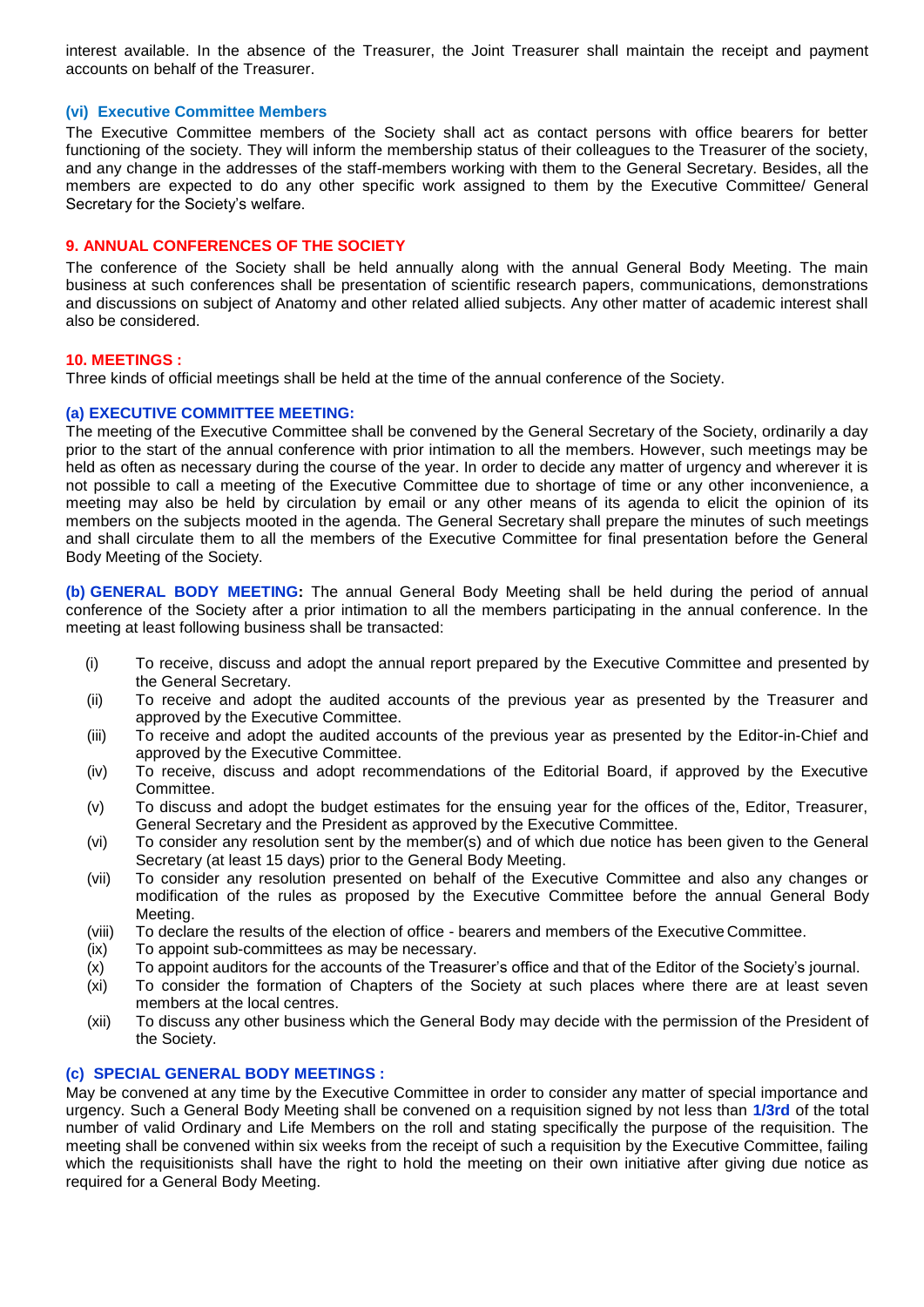#### **(d) EDITORIAL BOARD MEETING:**

The meeting must be convened before executive committee meeting during the conference by the Editor-in-Chief, who will be the Member Secretary. Editorial board will comprise of the Editor-in-Chief, Joint - Editor and members of the advisory board. President, General Secretary, Treasurer and immediate past Editor-in-Chief shall be the co-opted members. Editor-in-Chief will be the Chairman of Editorial board & President will be the Patron. Editorial board shall meet minimum once a year during the annual conference of ASI to discuss various issues related to the Journal. The advisory board National/International shall guide the Editor-in-Chief to further improve the Journal and functioning of office of the Editor-iin-Chief. Editor-in-Chief shall maintain the audited accounts and will present the same in Editorial board meeting for approval. Board will also consider any resolution sent by any member of the society related to journal or Editorial office. Board shall have powers to appoint any sub- committee if deemed necessary for matters arising in relation to publication of the articles (Plagiarism etc), financial irregularities, if noticed or for any other serious complaint from the authors or members of the society. In case Editorial board decides to bring out a special issue of the Journal on proposal of Editor-in-Chief *I* Members then the proposal will need ratification of the Executive Committee. The Editor-in-Chief shall have powers to take necessary help from super specialist of concerned subject with due acknowledgement. The proceeding of Editorial board meeting will be prepared by the Editor-in-Chief and will be placed.

#### **11. QUORUM IN THE MEETINGS:**

The quorum for all General Body Meetings shall be **20** and that for the Executive Committee meetings shall be **4.**  The quorum for the Editorial Board meeting shall be **5.** The quorum for the requisition (special) General Body meeting shall be **one third** of the total membership of the Society during that year.

#### **12. FAILURE OF THE QUORUM:**

Failure of quorum in any meeting (except in the requisition meetings) shall result in an adjournment of the meeting to the next day or any convenient time and place. No quorum shall be needed in such adjourned meetings.

### **13. ELECTIONS OF THE SOCIETY:**

The office-bearers of the Society and its Executive Committee members shall be elected either unanimously or through secret ballot papers / online except for Joint - Secretary, Joint - Treasurer and Joint-Editor, who will be nominated. Any member who desires to contest for any post shall get his/her name proposed and seconded by valid members of the Society and shall be required to sign & fill a declaration statement on the nomination form which can be downloaded from the official website of the society [\(www.asiindia.in...LINK---Elections](http://www.asiindia.in.link---elections/) of ASI). The members contesting for any post should fulfil the following conditions as noted against individual posts **[GB min. 11/16 (c), dated 24/01/2017]:**

| SI.<br>No.       | Name of the post         | Period of<br>continuous<br>Valid<br>Membership | <b>Minimum</b><br>Number of<br>conferences<br>attended | <b>Minimum Number</b><br>of EC Meetings<br>attended | <b>Other Conditions</b> |
|------------------|--------------------------|------------------------------------------------|--------------------------------------------------------|-----------------------------------------------------|-------------------------|
| $\mathbf{1}$ .   | President                | 10 years                                       | Not less than 7                                        |                                                     | .                       |
| 2.               | Vice President           | 10 years                                       | Not less than 5                                        | 3                                                   | .                       |
| $\overline{3}$ . | <b>General Secretary</b> | 10 Years                                       | Not less than 7                                        | 5                                                   | .                       |
| 4.               | Treasurer                | 10 years                                       | Not less than 7                                        | 5                                                   | .                       |
| 5.               | Editor-in-Chief          | 10 years                                       | Not less than 7                                        | 5                                                   | 5 Research papers in    |
|                  |                          |                                                |                                                        |                                                     | Indexed Journals        |
| 6.               | <b>EC Members</b>        | 5 years                                        | Not less than 4                                        | .                                                   | .                       |

#### NOTE:

*\* This also applies to the person who invites the Conference [Mod. Vide E.C. Min. 13/13(v) dt.30/12/13 & G.B. Min. No. 11/13 (v) dated 15/2/2014].*

*\*\* Those members of E. C. who do not attend the meeting of Executive Committee without any prior information & proper reason,willforfeit their right to contest the election for any post for at least four consecutive years (approved vide Min.11/13 (id).*

Notice for election along with nomination form for various posts of office bearers of executive committee members will be uploaded on the ASI website by **15th July** every year. Circular, for conference, E.B., E.C. & G.B. meetings and award etc. will also be uploaded on the website from15<sup>th</sup>-30<sup>th</sup> July. Last date to receive the nomination will be **25thAugust**. Last date to withdraw the nomination will be **30th August** every year. Nomination form will be scrutinized by the General Secretary (if last date mentioned above fall on Sunday or public holiday next working day will be last day in that case).